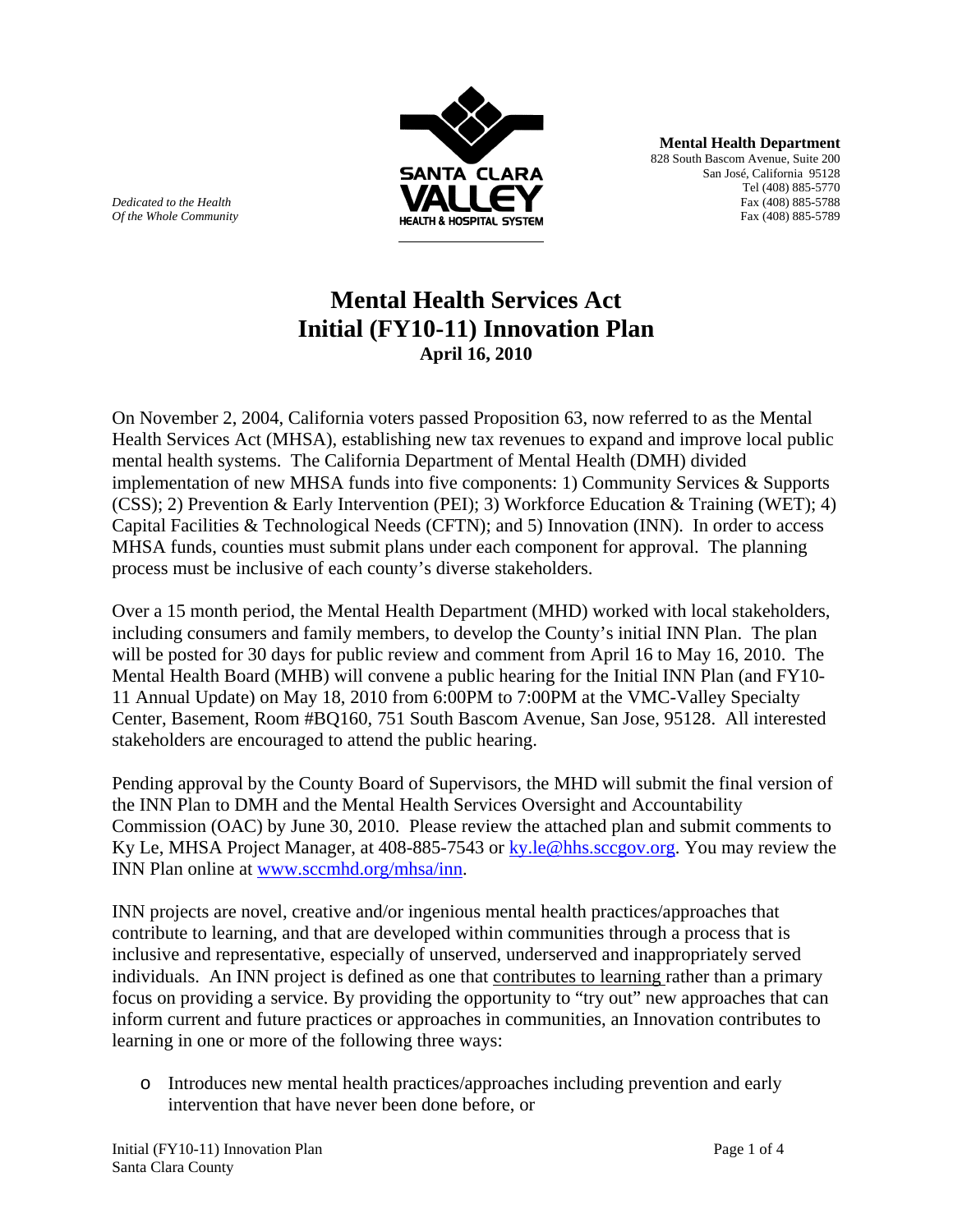- o Makes a change to an existing mental health practice/approach, including adaptation for a new setting or community, or
- o Introduces a new application to the mental health system of a promising communitydriven practice/approach or a practice/approach that has been successful in non-mental health contexts or settings

The Initial INN Plan consists of eight distinct work plans which are described below. For FY10- 11, the MHD requests approximately \$3.3 million in MHSA funds to implement the Plan.

| <b>Work Plan</b> |                                                                                                                                 | <b>Work Plan Description</b>                                                                                                                                                                                                                                                                                                                                                                                                                                        | <b>Key Learning Objective(s)</b>                                                                                                                                                                                                                                      |
|------------------|---------------------------------------------------------------------------------------------------------------------------------|---------------------------------------------------------------------------------------------------------------------------------------------------------------------------------------------------------------------------------------------------------------------------------------------------------------------------------------------------------------------------------------------------------------------------------------------------------------------|-----------------------------------------------------------------------------------------------------------------------------------------------------------------------------------------------------------------------------------------------------------------------|
| 1.               | Early<br>Childhood<br>Universal<br>Screening<br>$$250,000/\text{year}$<br>for two years.                                        | This project attempts to increase young<br>children's access to screening and early<br>intervention for social and emotional<br>delays and developmental concerns by<br>piloting a computer-based screening<br>tool in three outpatient clinics. Two<br>Ages and Stages Questionnaires will<br>be used. Parents/guardians would<br>complete the tool prior to meeting with<br>their child's pediatrician as part of<br>their routine well-baby/well-child<br>check. | The project tests whether the<br>use of an electronic version of a<br>standardized developmental<br>screening tool instead of a<br>paper-based version results in<br>increased utilization of<br>recommended universal<br>screening practices.                        |
| $\overline{2}$ . | Peer-Run TAY<br>Inn<br>\$400,000/year<br>for three years                                                                        | The project expands and adapts peer<br>mentoring approaches in a voluntary<br>24-hour care setting designed to<br>promote recovery for high risk<br>transition age youth. Peer mentors,<br>with support from adult staff, will be<br>responsible for decision-making<br>required to run the "inn" and provide<br>services. Programs offered at the inn<br>will be informed by wellness and<br>recovery approaches.                                                  | The project will help determine<br>whether peer-informed<br>therapeutic approaches and<br>peer-led decision-making,<br>provided in a non-traditional<br>24-hour care setting, is<br>effective in increasing<br>engagement of and positive life<br>outcomes for youth. |
| 3.               | <b>MH</b> Disorders<br>in Adults with<br>Autism &<br>Developmental<br><b>Disabilities</b><br>Yr 1: \$135,000<br>Yr 2: \$315,000 | This project conducts a needs<br>assessment to understand the scope<br>and complexity of treatment for clients<br>with autism or developmental<br>disabilities and co-occurring mental<br>health disorders. This project also<br>identifies a new or synthesized<br>approach to treatment, and pilots an<br>intervention.                                                                                                                                           | The project will improve the<br>Mental Health Department's<br>understanding of the<br>population's needs, and will<br>test out new approaches for<br>meeting those needs.                                                                                             |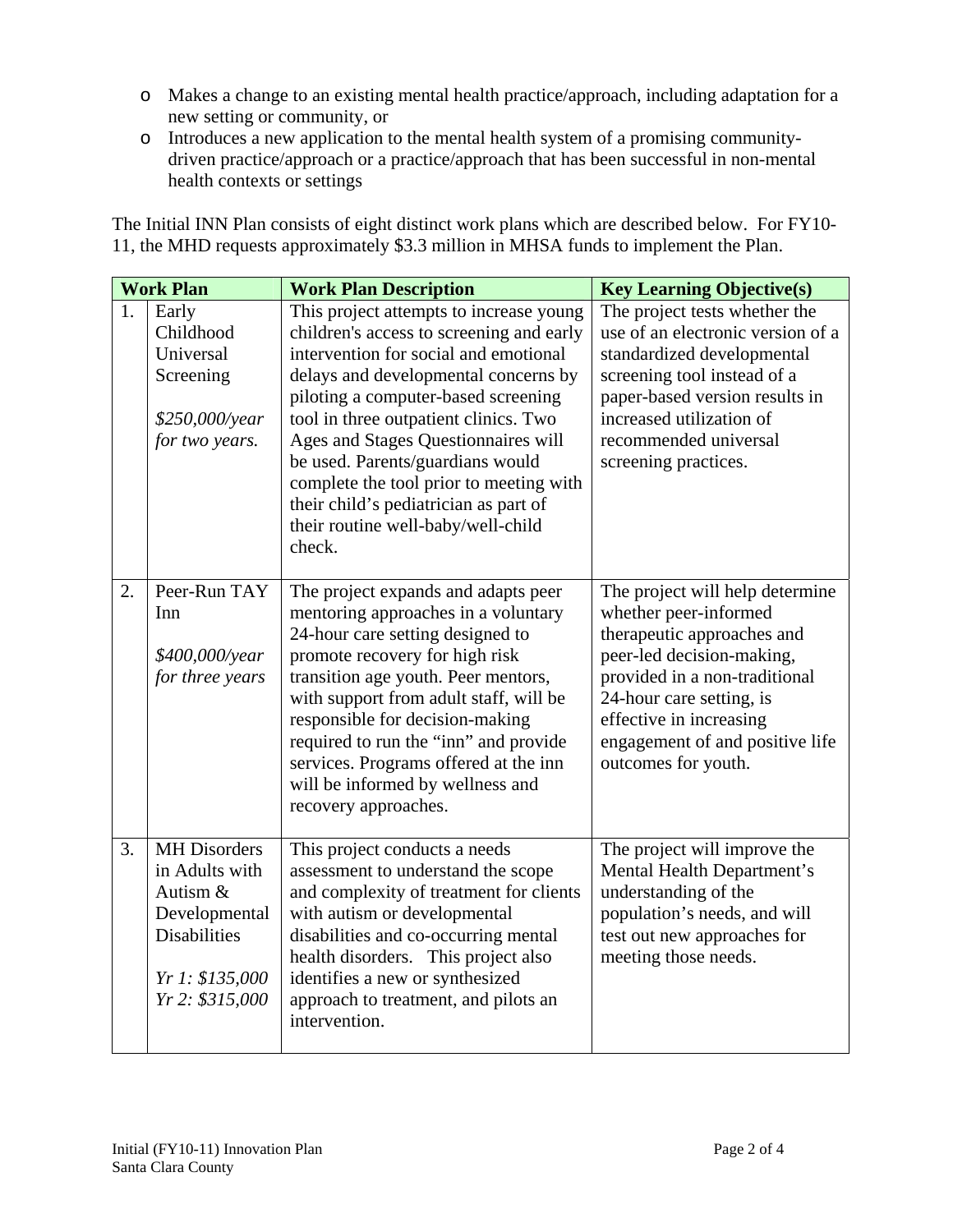| <b>Work Plan</b> |                                                                                                     | <b>Work Plan Description</b>                                                                                                                                                                                                                                                                                                                                                                                                                                                                                                                                                                                      | <b>Key Learning Objective(s)</b>                                                                                                                                                                                                                                                                                                     |
|------------------|-----------------------------------------------------------------------------------------------------|-------------------------------------------------------------------------------------------------------------------------------------------------------------------------------------------------------------------------------------------------------------------------------------------------------------------------------------------------------------------------------------------------------------------------------------------------------------------------------------------------------------------------------------------------------------------------------------------------------------------|--------------------------------------------------------------------------------------------------------------------------------------------------------------------------------------------------------------------------------------------------------------------------------------------------------------------------------------|
| 4.               | Merging the<br>Old with the<br><b>New</b><br>\$400,000/year<br>for two years                        | This project capitalizes on a traditional<br>strength of older adults as the<br>transmitters of cultural knowledge and<br>values to increase access and<br>engagement. Clients who are currently<br>receiving services as well as those not<br>known to any system of care may be<br>referred; no formal mental health<br>diagnosis is required. The core service<br>will be provided by a community<br>worker or trainer through a 12-week<br>curriculum to facilitate a process in<br>which the older adults transmit cultural<br>knowledge and values through<br>interaction with family members or<br>others. | This project determines<br>whether new case-finding<br>approaches and alternative<br>culturally-based therapeutic<br>techniques improve<br>engagement, access, and<br>quality of life for underserved<br>older adults with emerging<br>mental health symptoms.                                                                       |
| 5.               | Multi-Cultural<br>Center<br>\$500,000/year<br>for three years                                       | This project establishes a culturally-<br>and linguistically-appropriate<br>"wellness center" that is designed to<br>welcome members of multiple<br>underserved communities and their<br>families and friends into alternative,<br>strengths-based, and culturally-focused<br>services and supports. The center will<br>include cross-cultural and multi-<br>generational approaches to solve<br>problems and improve conditions for<br>individuals, families and communities.                                                                                                                                    | The key learning for this<br>project will be to gain insight<br>into how inter-ethnic group<br>collaboration within a multi-<br>cultural center results in<br>increased engagement and<br>improved quality of life for<br>individuals from ethnic<br>communities.                                                                    |
| 6.               | Transitional<br>MH Services to<br>Newly<br>Released<br>Inmates<br>\$400,000/year<br>for three years | This project seeks to improve<br>outcomes for newly released County<br>inmates by strengthening collaborative<br>efforts between faith-based<br>organizations and the Mental Health<br>Department (MHD), and by<br>connecting newly released inmates to<br>faith communities as natural support<br>networks. The MHD will support the<br>development and training of an inter-<br>faith collaborative to enable faith<br>organizations to work more effectively<br>with this population.                                                                                                                          | The projects tests whether the<br>MHD support of faith-based<br>organizations through the<br>provision of training and<br>technical assistance results in<br>increased capacity to serve<br>newly released inmates and<br>whether expanded capacity in a<br>faith-based context results in<br>better outcomes for the<br>population. |